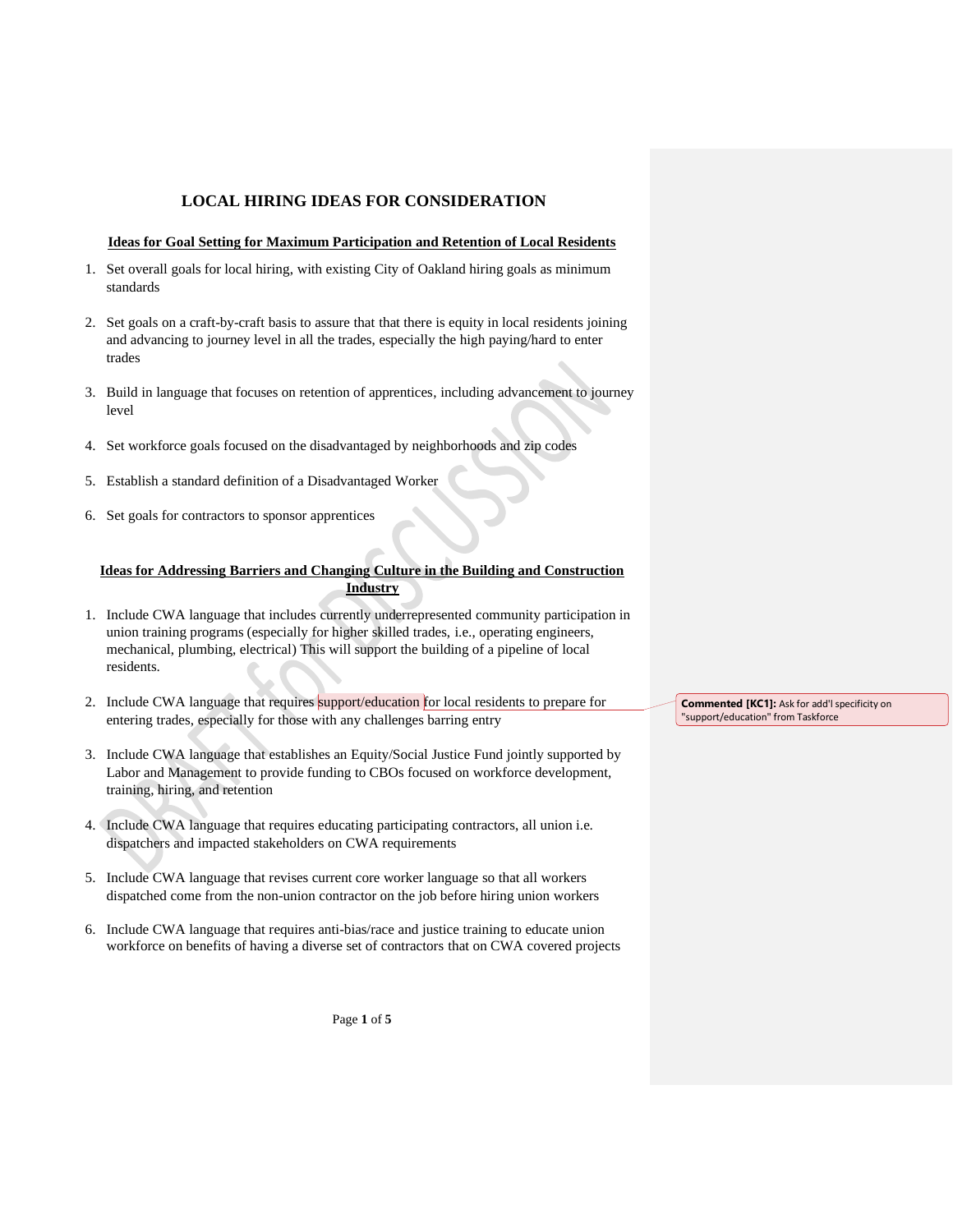## **LOCAL HIRING IDEAS FOR CONSIDERATION**

- 7. Include CWA language that requires the hiring of a 'Hiring Coordinator' to give workers direct access to mentoring and problem solving
- 8. Include CWA language that requires when a worker pays into a union trust fund, the money will be returned to the worker if the worker no longer has access due to vesting requirements.
- 9. Include CWA language that require unions to dispatch a diverse group of workers
- 10. Include CWA language that limits the union initiation fees to \$250 in the red lined areas
- 11. Include CWA language that requires the hiring an independent  $3<sup>rd</sup>$  party consultant to work with City of Oakland staff to provide adequate monitoring and compliance oversight
- 12. Include CWA language that encourages the establishment of construction academies in high schools
- 13. Include CWA language that encourages Career Days in schools hosted by all and/or a few participating construction companies and the unions
- 14. Include CWA language that requires union apprentice and journeyman level diversity/antibias training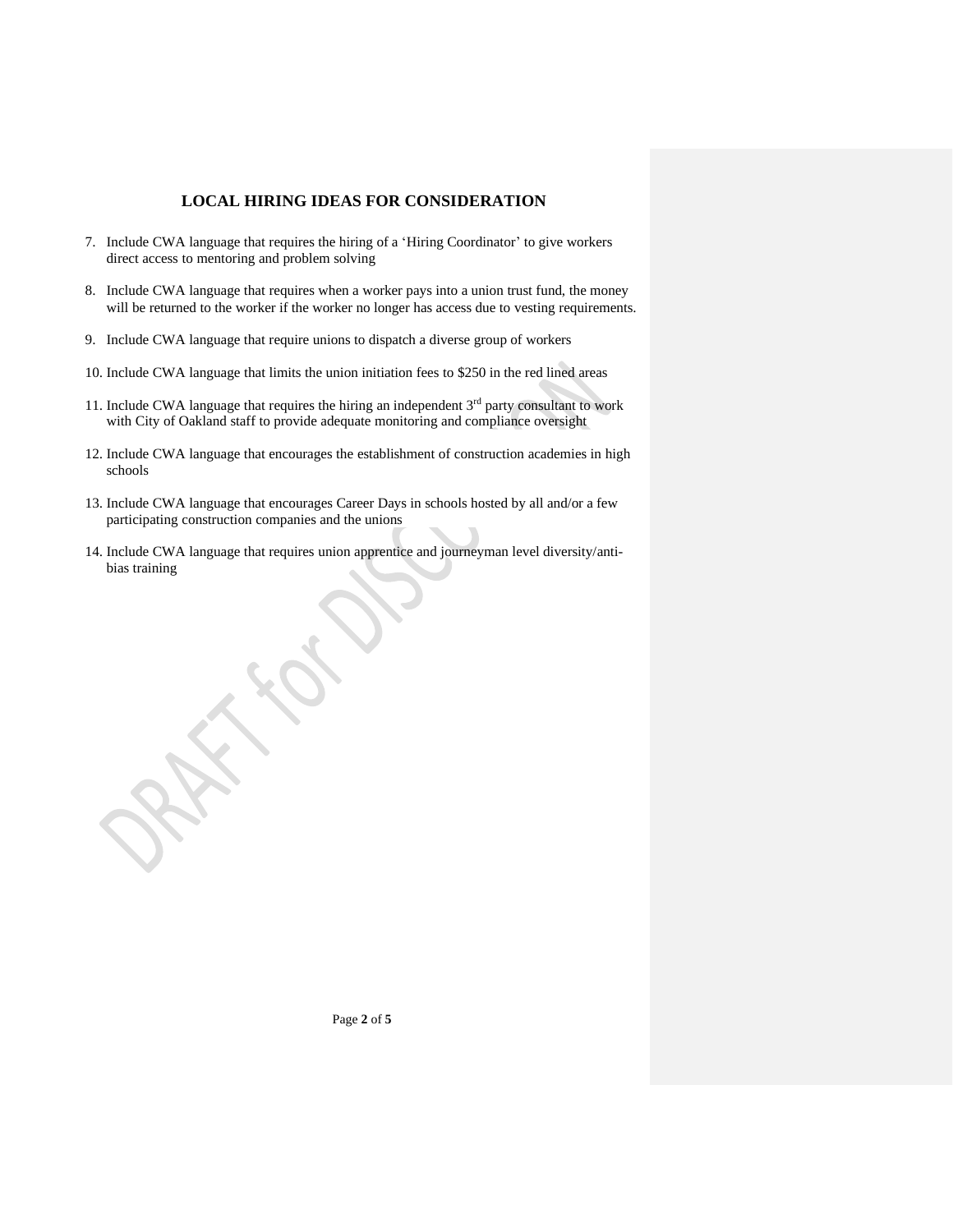## **LOCAL BUSINESS IDEAS FOR CONSIDERATION**

#### **Goal Setting Ideas for Maximum Participation of Local Contractors and Businesses in City of Oakland Construction Projects**

- 1. Set thresholds for working under a CWA ranging from \$1M to \$5M to allow more smaller contractors to participate
- 2. Establish carve outs for non-union, truckers, and very small local businesses, whether union or not
- 3. Set aside some small and very small projects for minority contractors that can be negotiated as opposed to competitive bidding

## **Ideas for Addressing Barriers and Changing Culture in the Building and Construction Industry**

- 1. Include CWA language that requires union cooperation with technical assistance providers, including City staff and consultants, who provide a range of financial support and technical assistance for local non-union contractors, supported by the developers/contractors. This technical assistance could include but would not be limited the following:
	- Access to non-traditional financing options,
	- Prevailing wages compliance,
	- Workers' compensation compliance,
	- Bonding,
	- Completive bidding,
	- Managing progress payments,
	- Accounting and auditing preparation
	- Back office support
	- Innovative technology,
	- Introduction the union culture and relationships to show possible benefits of becoming signatory, and
	- Others as identified
- 2. Include CWA language that requires the unions to host workshops to support and assist small local businesses, including tours of training facilities that demonstrate new industry training technics. This would be done in coordination with the technical assistance program
- 3. Include CWA language allows non-signatory contractors to use all their local core workers before getting 1 to 1 dispatch from union hiring halls
- 4. Include CWA language to allow alternative delivery systems, such as "best value" as opposed low bidding
- 5. Include CWA language that requires unions as well as the contractors to pay benefits into a Social Justice Trust fund to help with legal fees, accounting, childcare, transportation, union dues, access to capital, etc.

Page **3** of **5**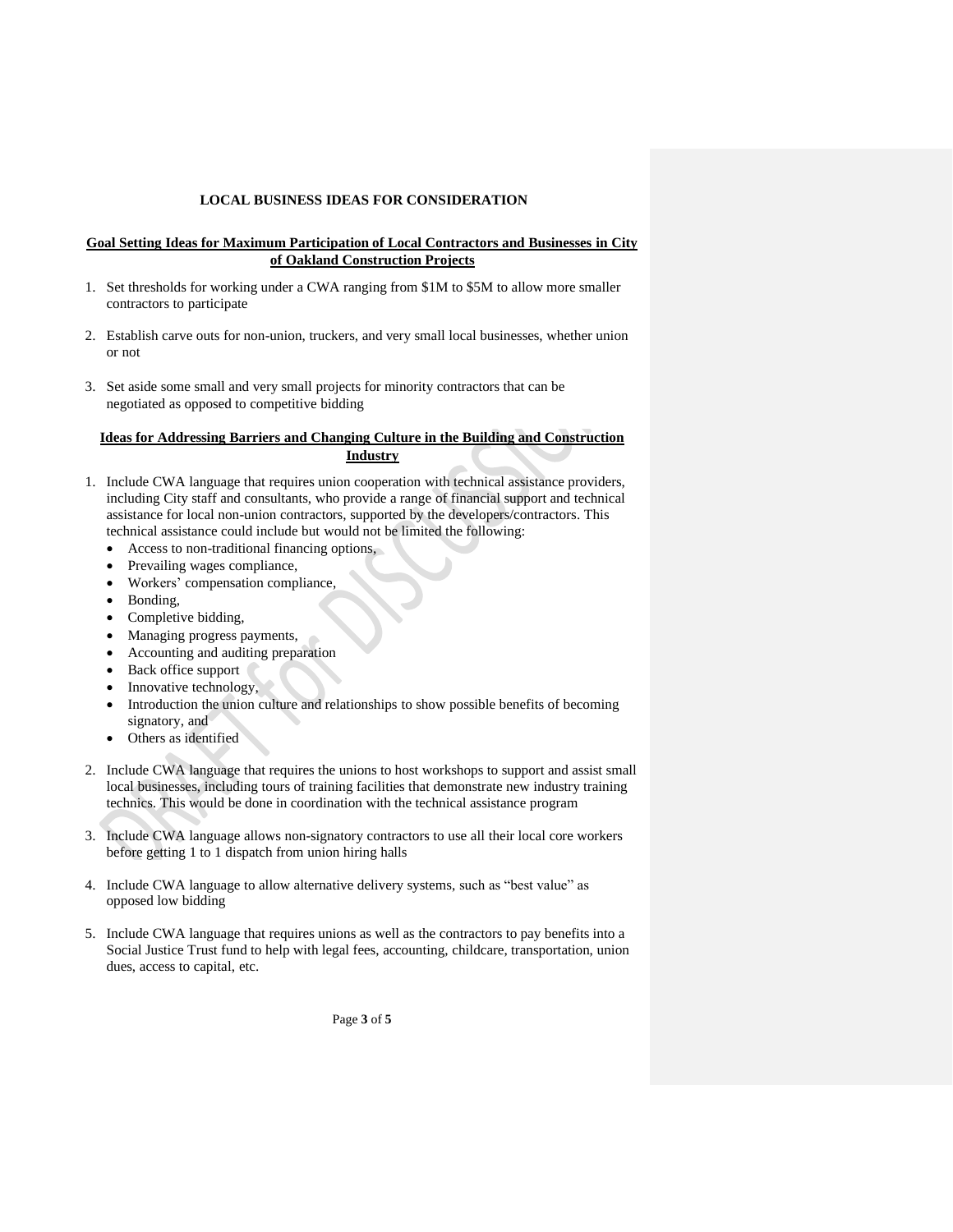#### **LOCAL BUSINESS IDEAS FOR CONSIDERATION**

- 6. Include CWA language that requires unions to dispatch competent workers to non-union contractors working under the PLA, and to submit descriptions of any known negative behavior
- 7. Include CWA language that encourages the education of general contractors on the challenges of working under an innovative PLA and require that they educate their subcontractors prior to bidding
- 8. Establish a Contractor Assistance Center co-funded by the City and the CWA signatory unions or their affiliates such as CTWI. This center would assist small contractors in successfully working under CWAs. This should be coordinated with related technical assistance entities.
- 9. Include CWA language that requires unions to create measurable programs that address the challenges minority non-union businesses face when becoming union signatory
- 10. Include CWA language that allows local contractors to sign Letters of Assent (LOA) for more than one project
- 11. Include CWA language that requires unions to establish reasonable auditing timeframes and no back to back audits. It should be at least two years after the initial audit is complete before another can start. The language should allow for mediation before legal action is taken
- 12. Include CWA language that allows local contractors to cancel union relationship in a relatively easy manner without facing legal duress
- 13. Include CWA language that allows owners to work on their own projects, if they so choose
- 14. Include CWA language that establishes committees open to public, so that contractors can present complaints about union actions, including Trust Fund issues
- 15. Include CWA language that encourages diversity training for union business agents and pension trust administrators
- 16. Include CWA language that encourages anti-bias training by unions to educate their workforces on benefits of having a diverse set of contractors on CWA covered and take affirmative action to make a workplace welcoming to all workers, especially to Black workers, women, and local contractors
- **17. Include CWA language that mandates the union and the trust to post board positions and/or change - By-Laws - that allow minorities to join right away**

**18. Include CWA language that excludes Residential Construction from coverage**

Page **4** of **5**